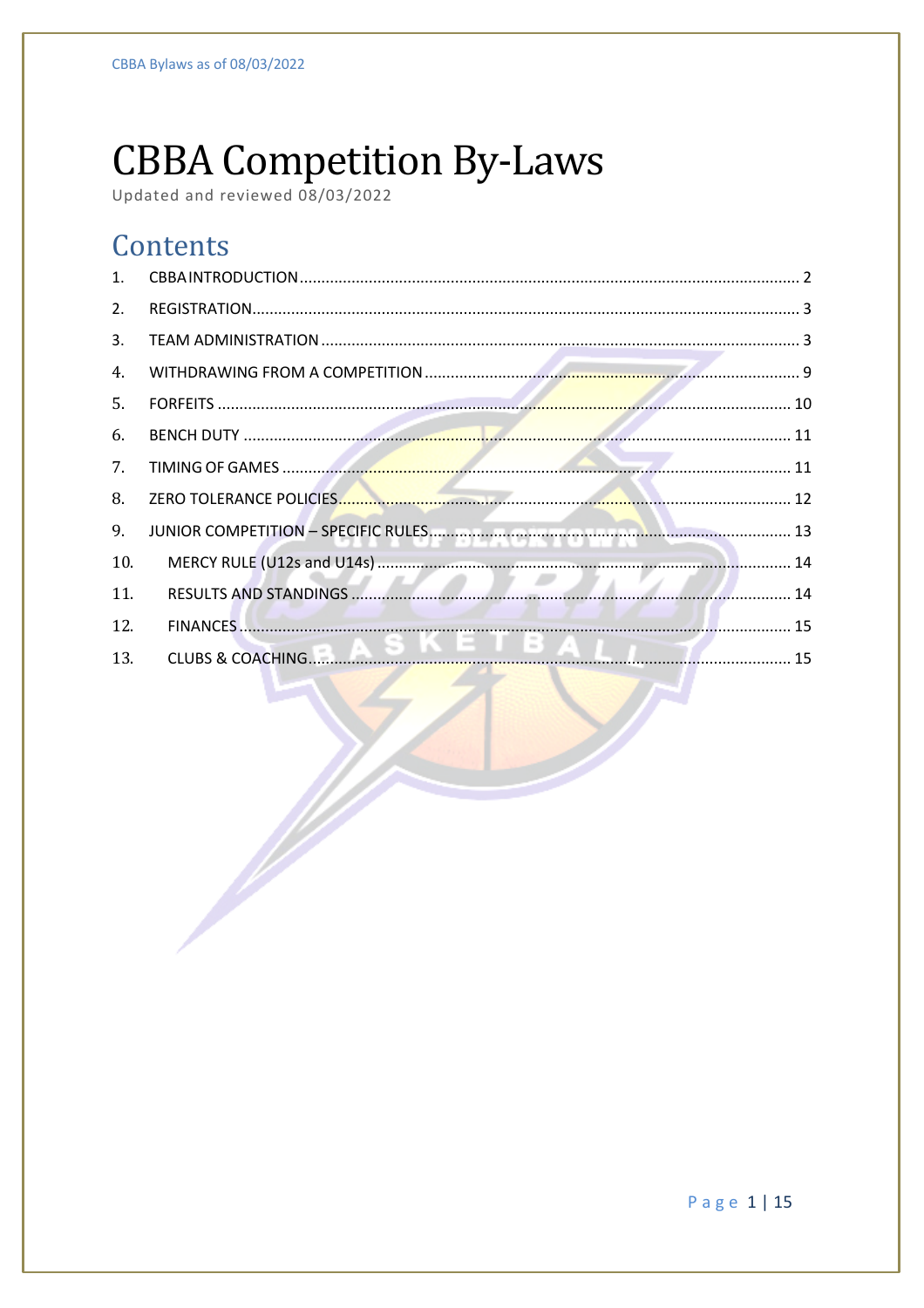# **1. CBBAINTRODUCTION**

- **1.1.** All competitions conducted under CITY OF BLACKTOWN BASKETBALL ASSOCIATION (CBBA) will adhere to the Official Basketball Rules of FIBA, except in the instance where variations may be made. These variations are to be listed.
- **1.2.** These by-laws are to be applied to both the Senior and Junior competitions. However, there are instances where specific clauses may be enforced differently to either the Senior or Junior competitions. Whereby a variation in these clause(s) is to occur, wording shall be included to indicate which competition the clause is specifically applied to
- 1.3. In these by-laws, an Association Official shall refer to:
	- **1.3.1.** A current member of the CBBA Executive Committee.
	- **1.3.2.** A current member of the CBBA Administration team, including Office Staff, Court Supervisor and Referee Supervisor. 3TOWA
- **1.4.** CBBA runs two senior competitions. These competitions consist of multiple grades. These graded competitions can be further divided into multiple divisions within a grade (Example: Grade C1, C2). Senior Competitions are offered for both Men and Women, depending on team entries for that season.
	- 1.4.1 CBBA runs Senior Competitions in Open age.
- **1.5.** CBBA currently runs four age-based junior competitions. These age groups consist of U/12's, U/14's, U/16's and U/18's - boys and girls. These competitions are dependent upon team entries, age group competitions may be subdivided into divisions.
- **1.6.** Whereby required, CBBA Domestic Competitions team reserves the right to re-grade teams, if the team is deemed to be of a playing standard that is significantly higher than the standard of that division in which the team competes.
- **1.7.** CBBA has adopted the BNSW Tribunal By-Laws to manage the tribunal process within CBBA. This is for the safety, protection, and enjoyment of all our community members. These BNSW By-Laws can be found on the CBBA Website. Any tribunal incident must be recorded via the Tribunal Incident Report Form (also found on the CBBA website).
- **1.8.** Any matter that is not covered by these by-laws, the Executive Committee (Board) has the discretion to make a final decision. Any decision made by the Board, is to be considered final. CBBA reserves the right to the amendment of these by-laws, where relevant.

Page 2 | 15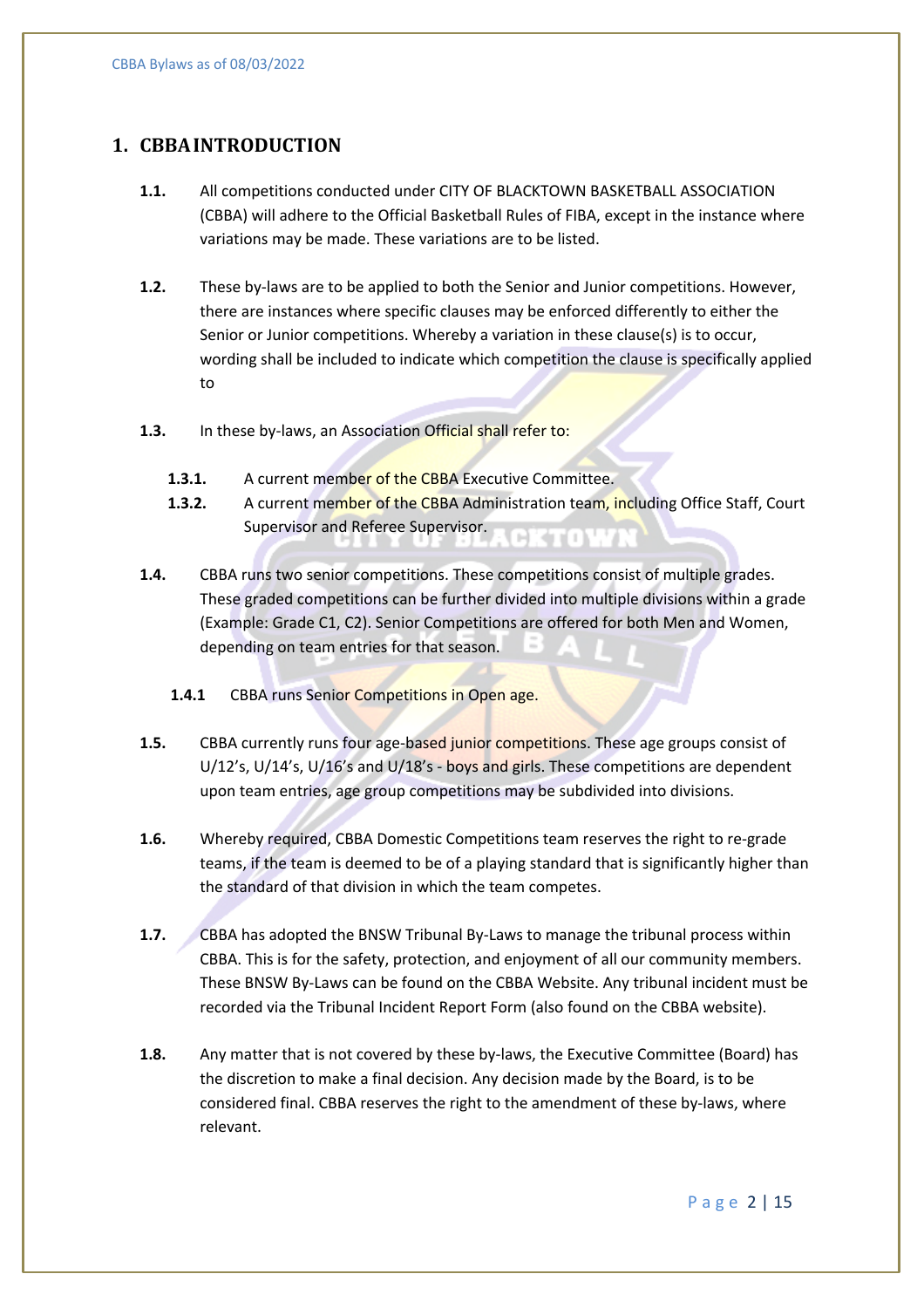# **2. REGISTRATION**

- **2.1.** All players and officials including managers and coaches are required to register and pay the appropriate registration fee to CBBA prior to participating in any sanctioned competition game and/or development program. This is to be done online via GameDay.
- **2.2.** The player/official must provide proof of identity at the time of registration. Players/officials can also be asked to provide proof of identification at any time given during the competition season.
- **2.3.** The two registration categories compose of primary and secondary registration:
	- 2.3.1 Primary Registration: The player/official's registration is with CITY OF BLACKTOWN BASKETBALL ASSOCIATION (CBBA). The registration lasts for a period of 12 months, which commences from the date a full payment is made.
	- **2.3.2** Secondary Registration (Affiliation): The player/official already holds primary registration with an association other than CBBA. Therefore, a secondary registration fee must be paid to participate in any CBBA-run competition. The duration of the secondary registration is dependent on the expiry date of the player/official's primary registration at the other association. The player/official must provide proof of primary registration prior to paying for secondary registration.
- **2.4.** It is the responsibility of the player/official to provide proof of registration. The player/official may be required to provide proof of registration at any given time. It is also up to the player/official to inform CBBA of any changes to personal details.
- **2.5.** Any team found to be playing an unregistered player will lose three (-3) competition points and fined \$70. This also applies to Secondary Registration.
- **2.6.** Any registered player found to be playing under a false name shall be suspended from all levels of participation for a period of six (6) weeks.
- **2.7.** CBBA reserves the right to enquire into a player's registration details through Basketball Australia, Basketball NSW, and other affiliated associations, to ensure the player/official is currently registered.

# **3. TEAM ADMINISTRATION**

This section of the by-laws pertains to team nomination, team rosters, fill-ins, team uniform, finals eligibility and representative players.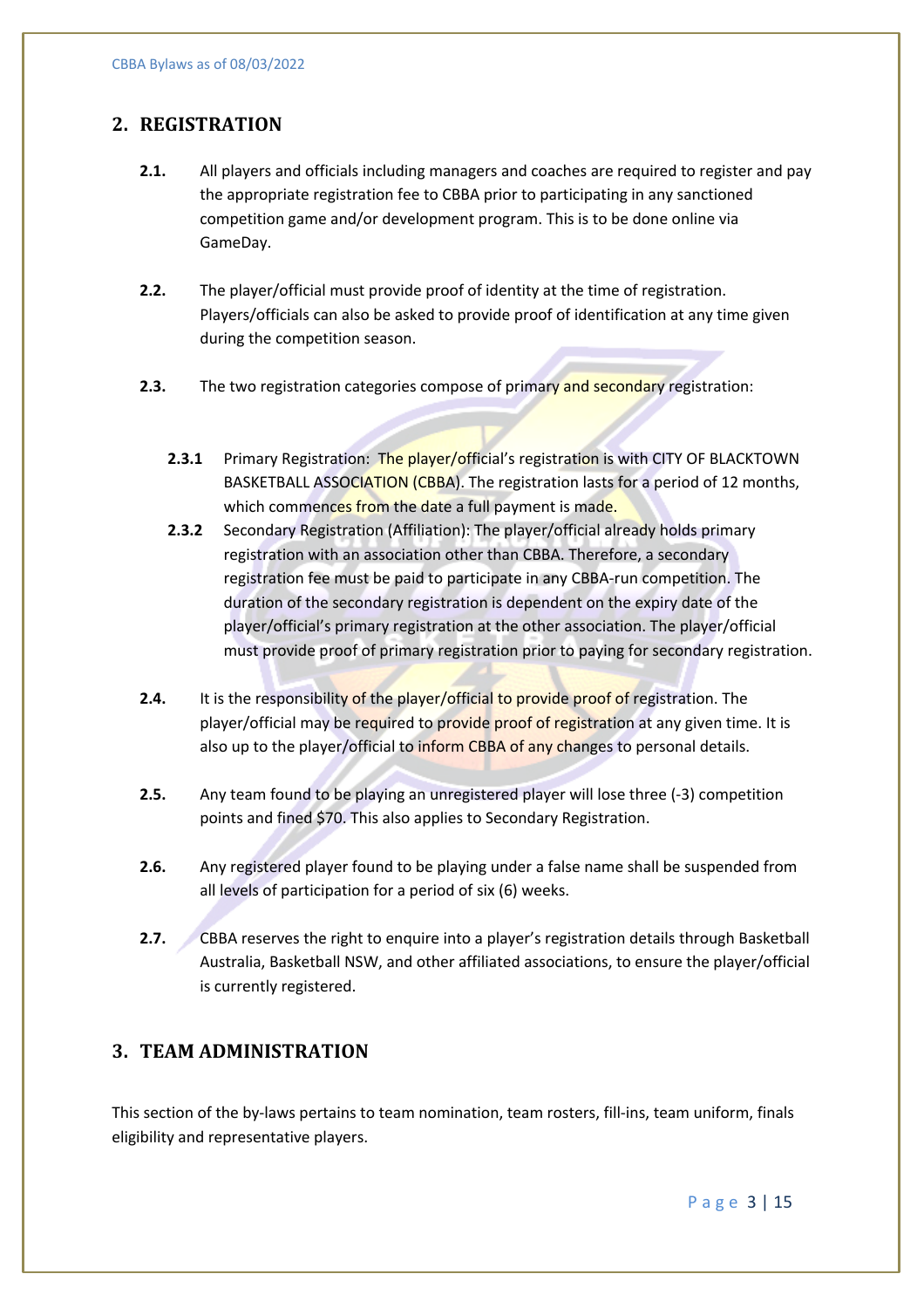#### **3.1. TEAM NOMINATION**

- **3.1.1.** A team that intends to compete in a CBBA competition must:
	- **a)** Nominate a team contact who is over the age of 18.
	- **b)** Submit a team list of players that will make up the intended team.
	- **c)** Pay the appropriate nomination fee prior to commencement of the competition.
- **3.1.2.** CBBA has the discretion to decide whether a team shall be/not be offered a position in a competition.
- **3.1.3.** If a team that has paid a nomination fee is not offered a position in a competition, 100% of the nomination fee is to be refunded.
- **3.1.4.** Teams that have competed in the previous season will be given a priority position in the upcoming season for a competition. This is under the requirement that the team:

BRITANYA

- **a)** Has paid all outstanding fines and fees.
- **b)** Did not forfeit more than three games in the prior season.
- **c)** Did not violate the BNSW code of conduct policy.

#### **3.2. TEAM ROSTERS**

- **3.2.1.** Each team is required to nominate a minimum of six (6) players. The maximum count of players allowed in a team is ten (10).
- **3.2.2.** A player in a senior competition can only play in one team per competition. The only exception to this rule is when a player is filling in for another team. The ruling regarding fill- ins will be outlined in Section 3.3.
- **3.2.3.** A player in a junior competition MUST be under the age of the competition in that calendar year. (Example: An under 12's player must be 11 years old or under. A player turning 12 in that YEAR CAN NOT play under 12's).
- **3.2.4.** A player in a junior competition is permitted to play in an older age group, other than of their own.
- **3.2.5.** Coaches and/or Team Managers must notify the CBBA Domestic Competitions team, when intending to make additions and/or deletions to the team roster.
- **3.2.6.** If a player that is not listed on the team nomination form has been found to have taken the court to play, the offending team shall be deducted three (-3) competition points and pay a fine of \$70 per offense in a Senior Competition, or \$60 if the offense is made in a Junior Competition.

Page 4 | 15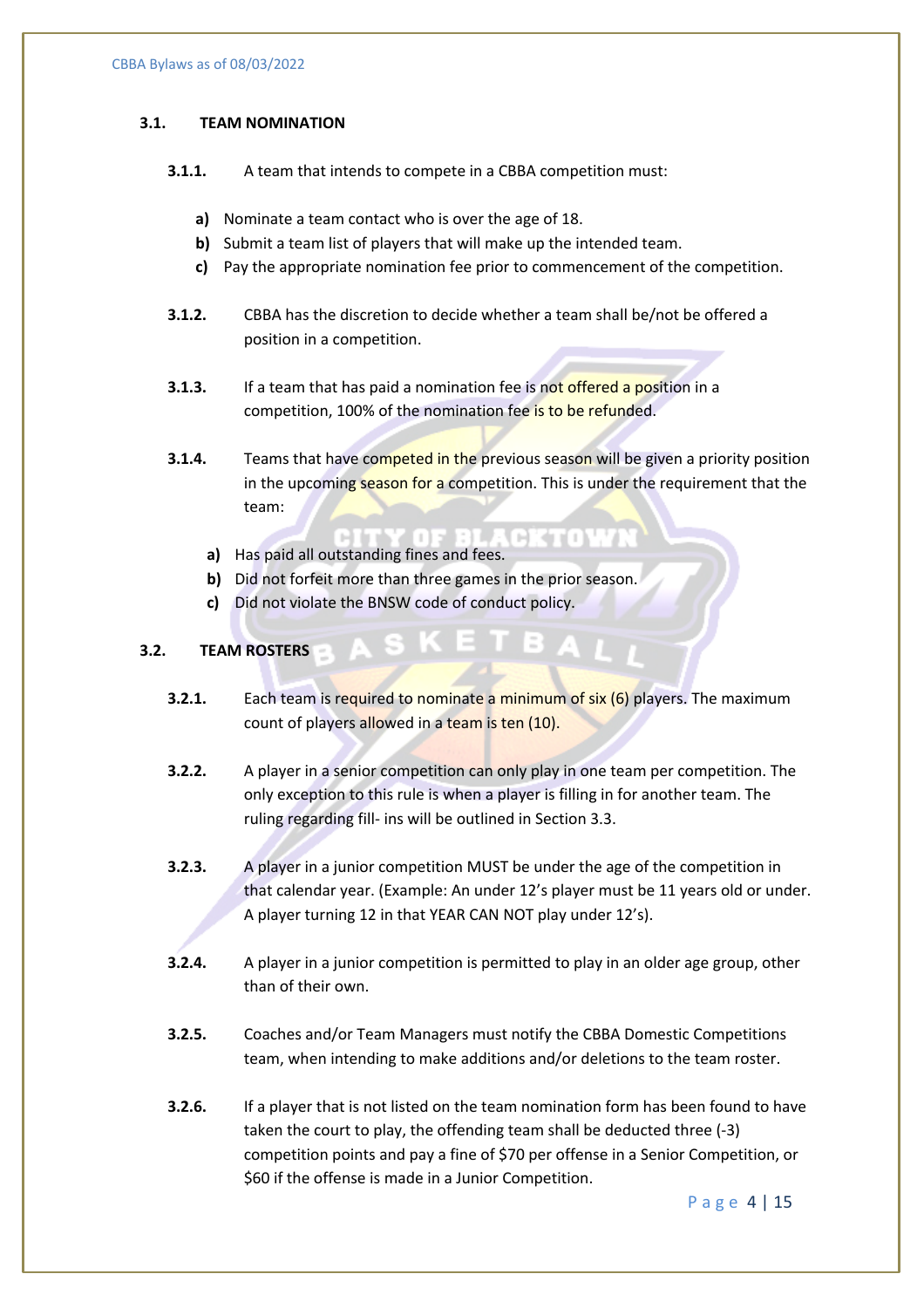- **3.2.7.** Any new registering player or team change must be confirmed with the CBBA Competitions Team 48 hours before that team commences their upcoming game. If the competitions team has not been notified of this change, no changes to the roster will be made for that upcoming game.
	- **a)** If team chooses to ignore this rule and plays a player that has not been brought to the attention of the CBBA Competitions Team – this team will lose three (-3) competition points and receive a fine of \$70 (same consequence for playing an unregistered player).
- **3.2.8.** Coaches and/or Team Managers will not be allowed to make any roster additions/deletions/changes at the completion of Round Three (3).
- **3.2.9.** Once a junior player has played for another Team/Club in a particular age group/division they may not transfer, swap, or join the other Team/Club within the same competition, unless there is a written approval from the Club to the CBBA Domestic Competitions Team. CBBA Club Transfer Form can be found on the CBBA Website.
- **3.2.10.** Any player that chooses to move clubs, once they have completed/submitted a Club Transfer Form and it has been accepted by the CBBA Competitions Team, the player must move to a club where he/she can play in the same division as they did at their previous club (Example: If a player is playing in U16 Division 1 at their previous club, the competition in which they play at their new club must be nothing lower than U16 Division 1.).
	- **a)** If a player moves to a new club and the new club does not have the same age/division for the player to compete in, this player must play in the next age group above (Example: If a player is playing in U16 Division 1 at their previous club, if the new club does not have a U16 Division 1 team – this player must play in an U18s Competition – Division does not matter).
	- **b) Note**: Representative players eligibility points system still applies to these players.
	- **c) Note**: The CBBA Competitions Team can make a discretionary decision on these rulings in differing circumstances where further assessment of the situation is required.
- **3.2.11.** In the junior competition, ALL junior teams are required to have an adult present to supervise the team. In most instances, the Coach performs this duty. Whereby a team does not have a Coach, an adult OVER the age of 18 is required to sit on the bench to supervise the team. Failure to provide adult supervision may result in a forfeit loss and fined applied.
- **3.2.12.** Regarding section 3.2.11, if the Coach is under the Age of 18, then an Adult MUST be present on the bench.

Page 5 | 15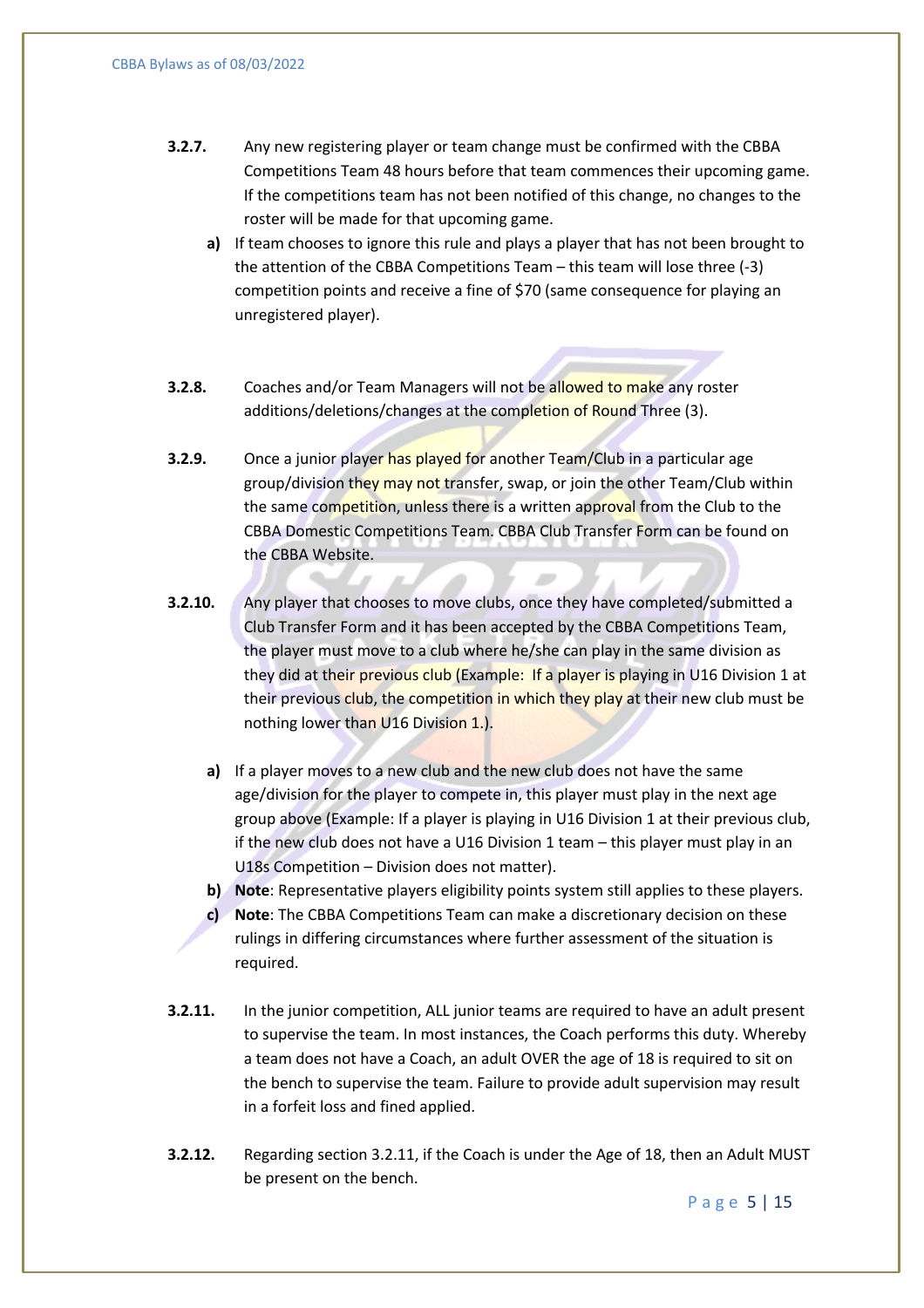- **3.2.13.** By law, all coaches and team managers over the age of 18 are required to have a Working with Children Check (WWC), as it involves child-related volunteer work, this includes if your child participates in the team.
- **3.2.14.** The minimum age for a player to compete in a senior competition is 16 years old. If a player is under the age of 18, the player must:
	- **a)** Be currently playing in the CBBA junior competition.
	- **b)** Written permission from a parent/guardian to participate in the CBBA senior competition ONLY.

#### **3.3. FILL-INS**

Fill-in players can be granted in the instance that a team does not have enough players to take the court.

- **3.3.1.** Teams will only be allowed to use fill-in players if a team has four (4) or less players. If the team does have four or less players, that team will only be allowed to add fill-in players to make a maximum of six (6) players on the team for that game (Example: if a team has three players, they may add an additional three fillin players to make a team maximum of six players).
- **3.3.2.** A player in a senior competition, is allowed to fill-in for another team in that same competition, provided that:
	- **a)** The player currently holds a primary or secondary registration with CBBA
	- **b)** The team that requires a fill-in, is in a higher grade than that of the player's current team.
- **3.3.3.** A player is only allowed to fill for a team for a maximum of two (2) games. Once the player fills in for that team for a third (3rd) game, that player is allowed to play for the higher-grade team only. Players can only play with one club and fill ins can only fill in with their club.
- **3.3.4.** A player in junior competition CANNOT fill in for ANY other team in their own age group/division. A junior player is allowed to fill-in for another team, provided that:
	- **a)** The player currently holds a primary or secondary registration with CBBA.
	- **b)** The team is in a higher age group/division, and that the player currently does not play in any team in that age group or division.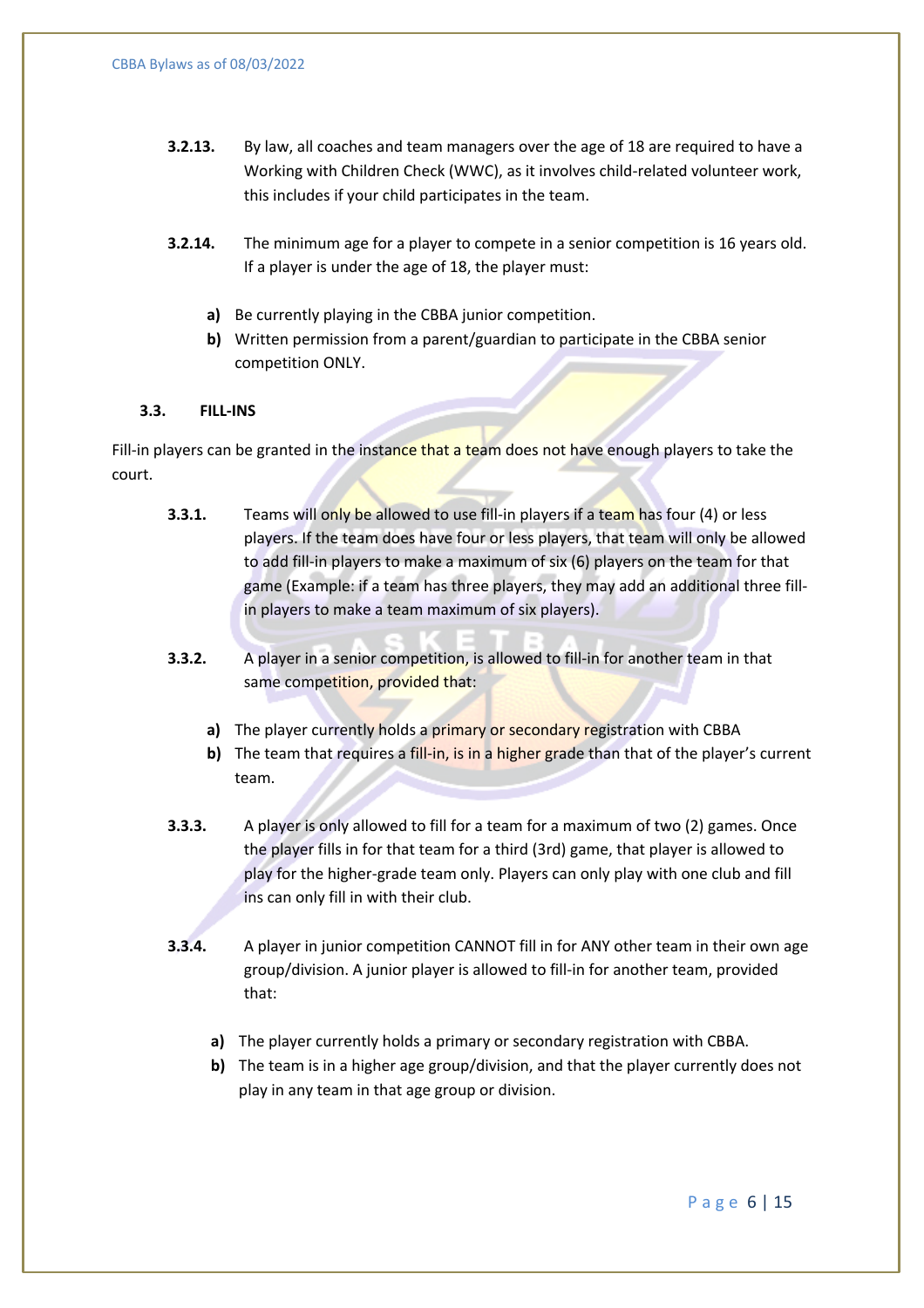#### **3.4. TEAM UNIFORMS**

- **3.4.1.** Teams can use any number between 0-99, and 00. Numbers must be clearly visible on the front and back of the singlet or sleeveless top.
- **3.4.2.** All players on the one team must wear the same uniform. This means, all players must wear the same-coloured singlet/sleeveless top and shorts. The colour of the uniform top and shorts can differ. In the instance that the team does not have matching shorts, players must wear shorts that have the same dominant colour.
- **3.4.3.** Players are prohibited from wearing shorts with pockets, zippers, or external cords.
- **3.4.4.** Players are allowed to wear the following types of clothing underneath their uniform:
	- **a)** Sleeveless or short sleeve compression tops
	- **b)** Compression shorts, 3/4 compression tight or full-length compression tights
	- **c)** Padded or unpadded arm/knee/calf sleeves
- **3.4.5.** If a clash of colour occurs between two teams scheduled to play each other, the team listed as Team B will be required to wear an alternate set of coloured singlets/sleeveless tops.
- **3.4.6.** Teams have until the third (3rd) week of competition to be outfitted in the correct uniform. If the team requires more than three (3) weeks to be outfitted in the correct uniform, the team must provide a written notification to the CBBA Domestic Competitions Team.
- **3.4.7.** If a team that has not provided written notification, has a player enter the game with the incorrect uniform on, the following shall occur:
	- **a)** The court supervisor is to be informed of the indiscretion that has occurred. The court supervisor shall then deem a penalty is required.
	- **b)** The opposing team shall be awarded two (2) points per player that is not in the correct uniform.

#### **3.5. FINALS ELIGIBILITY**

**3.5.1.** For junior and senior competitions, a player must have competed in a minimum of 50% of games during the regular season (Example: Minimum of 9 games in an 18-game season).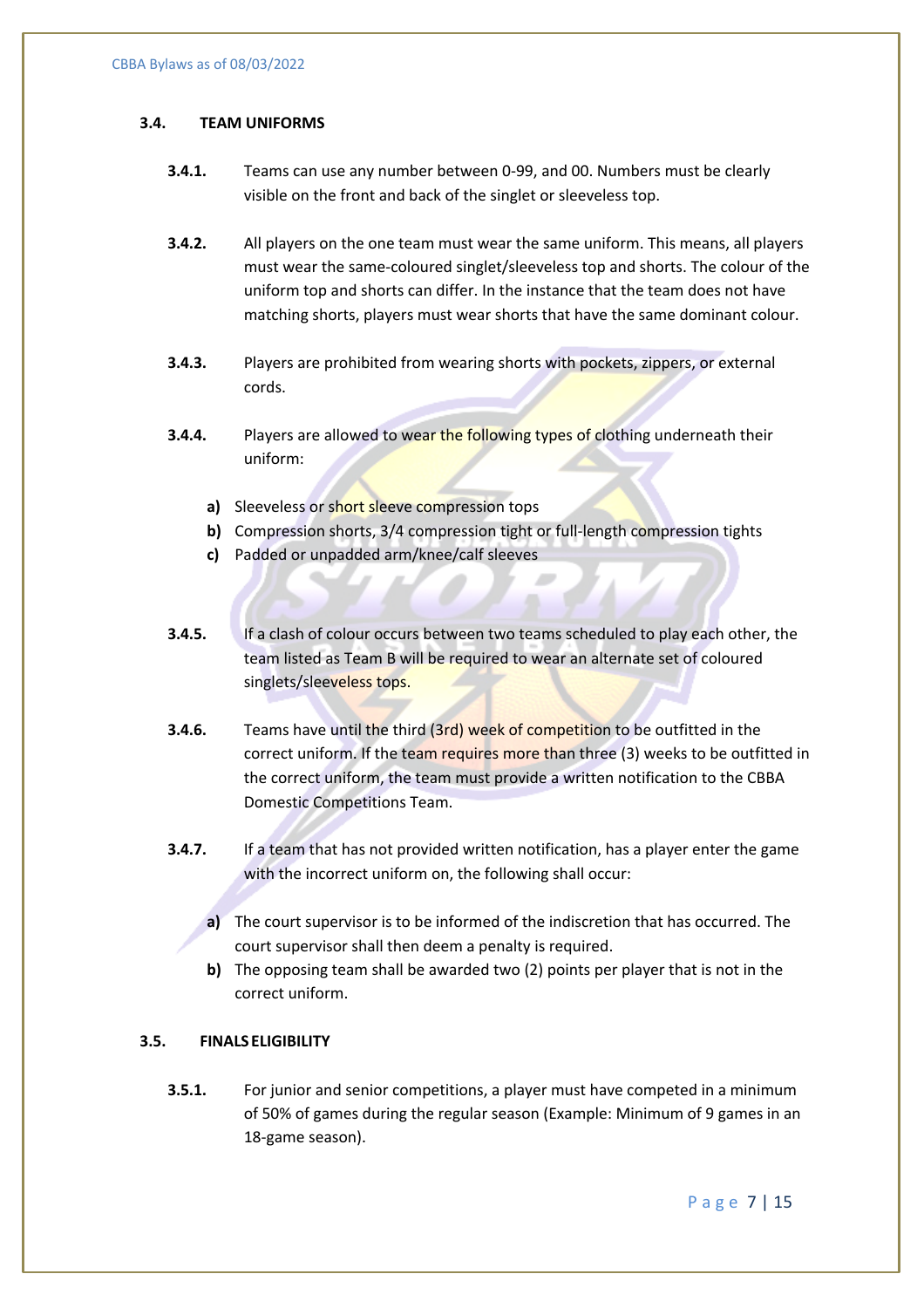- **3.5.2.** Bye rounds do count towards finals eligibility.
- **3.5.3.** It is the responsibility of the team to check a player's finals eligibility, with competition management.
- **3.5.4.** ALL players junior players must be correctly tapped on to the tablets/courtside application by a coach, manager or club/team official. If a player arrives late, the score bench or court supervisor must be notified so the player can be added onto the tablet. Failure to add a player on to the tablet will result in the player being recognised as not having participated in the game.
- **3.5.5.** All senior players must be correctly tapped on to the tablets/courtside application by a club/team official. If a player arrives late, the score bench or court supervisor must be notified so the player can be added onto the tablet. Failure to add a player on to the tablet will result in the player being recognised as not having participated in the game.
- **3.5.6.** If the player is unable to meet the requirements in article 3.5.1, a player may be allowed to participate in the finals if they meet the following conditions and can provide the necessary documentation to CBBA, to prove this:
	- **a)** Injury If the player was injured and caused them to miss at least four games, that it allows them to meet the minimum required number of games, had the injury not occurred.

#### **3.6. REPRESENTATIVE PLAYERS**

- **3.6.1.** A representative player is classified as a "player that is a member of a representative team that participates in the Spalding Waratah Metro Junior League and/or Spalding Waratah Senior Leagues".
- **3.6.2.** A player shall be classified as a representative player for a period of for the duration of the competition, regardless of if the representative season has drawn to a conclusion.
- **3.6.3.** Representative players are required to play in their natural age group of which they are chosen to play to during duration of the Waratah League. In this case, it is the Winter season.
- **3.6.4.** Any team entering the CBBA Local Junior Competition will be permitted a MAXIMUM of ten (10) points per team.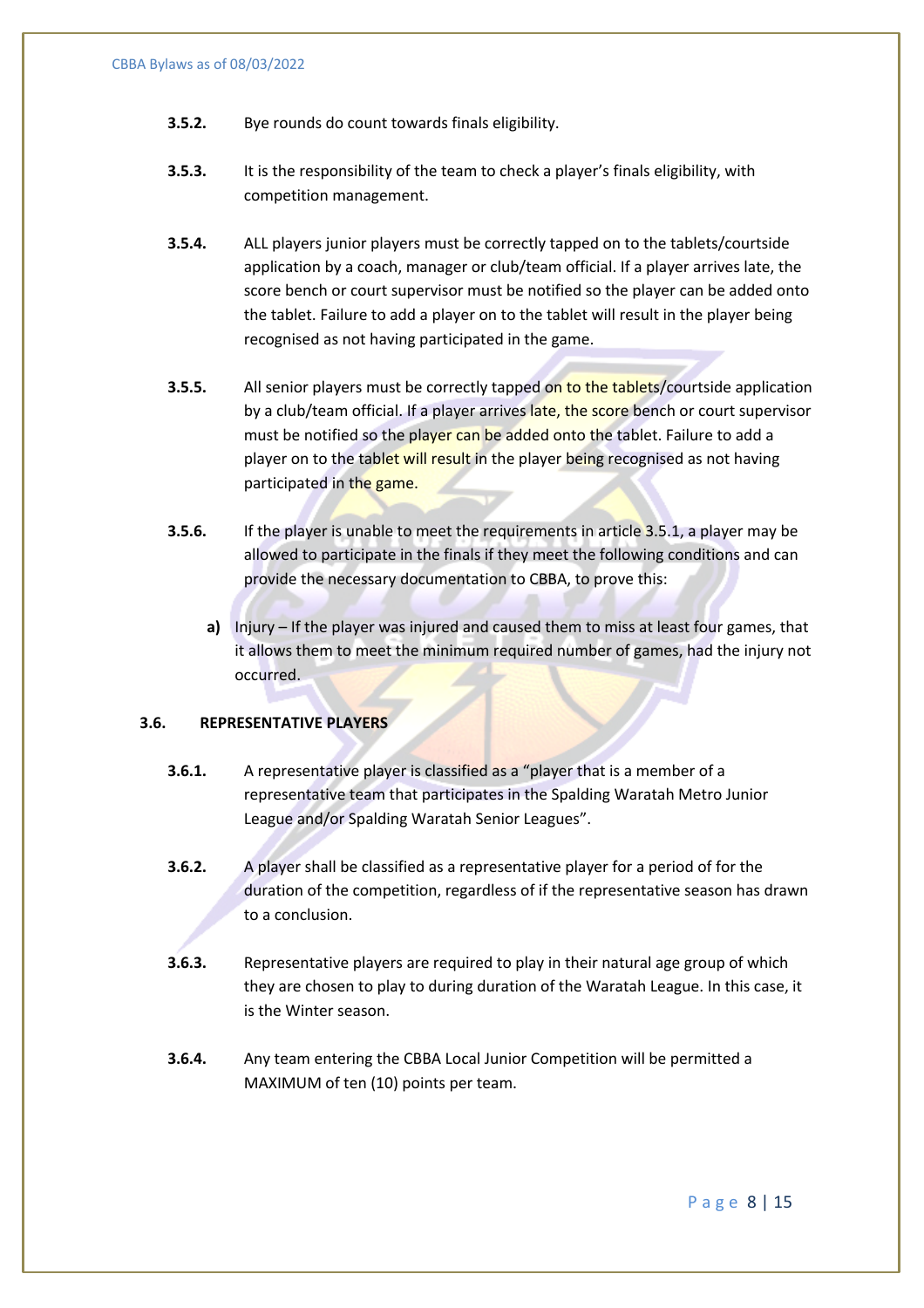#### **a)** Points classification system:

| <b>Player Classification</b>                                          | Points |  |  |
|-----------------------------------------------------------------------|--------|--|--|
| All Premier representative players:                                   | 3      |  |  |
| All Division 1 representative players:                                | 2      |  |  |
| All Division 2 representative players:                                |        |  |  |
| All Premier representative players,<br>playing in an older age group: | 7      |  |  |
| All Division 1 representative players                                 |        |  |  |
| playing in an older age group:                                        |        |  |  |

- **b)** All Premier and Division One (1) representative players must play in Division One (1), when competing in their correct age group.
- **c)** All Premier and Division One (1) representative players are not permitted to play lower than division two (2), when competing in an older age group.
- **d)** All Division Two (2) and lower representative players must play in Division One (1) OR Division (2) when competing in their correct age group.
- **e)** All Division Two (2) and lower representative players cannot play lower than Division Two (2) when competing in an older age group.
- **f)** All eligible representative players cannot play in any team lower than B Grade when competing in any SENIOR COMPETITION.
- **3.6.5.** A development player selected for a PREMIER LEAGUE representative team is classified as a representative player. All other development players are not considered as representative players.
- **3.6.6.** In the senior competitions, there are no restrictions in place in terms of the number of representative players per team. However, it is expected that senior representative players are to play in the highest grade available, in each senior competition.
- **3.6.7.** If a player misses a game/s due to representative basketball commitments in a sanctioned competition at a state or national level, the game/s missed shall count towards the player's finals eligibility.

# **4. WITHDRAWING FROM A COMPETITION**

**4.1.** A team must provide fourteen (14) days' notice to CBBA, if they intend to withdraw from the competition. Notice to be provided by email. Teams that withdraw from the competition over the 1/2 point of the competition will be required to pay remaining game fees.

Page 9 | 15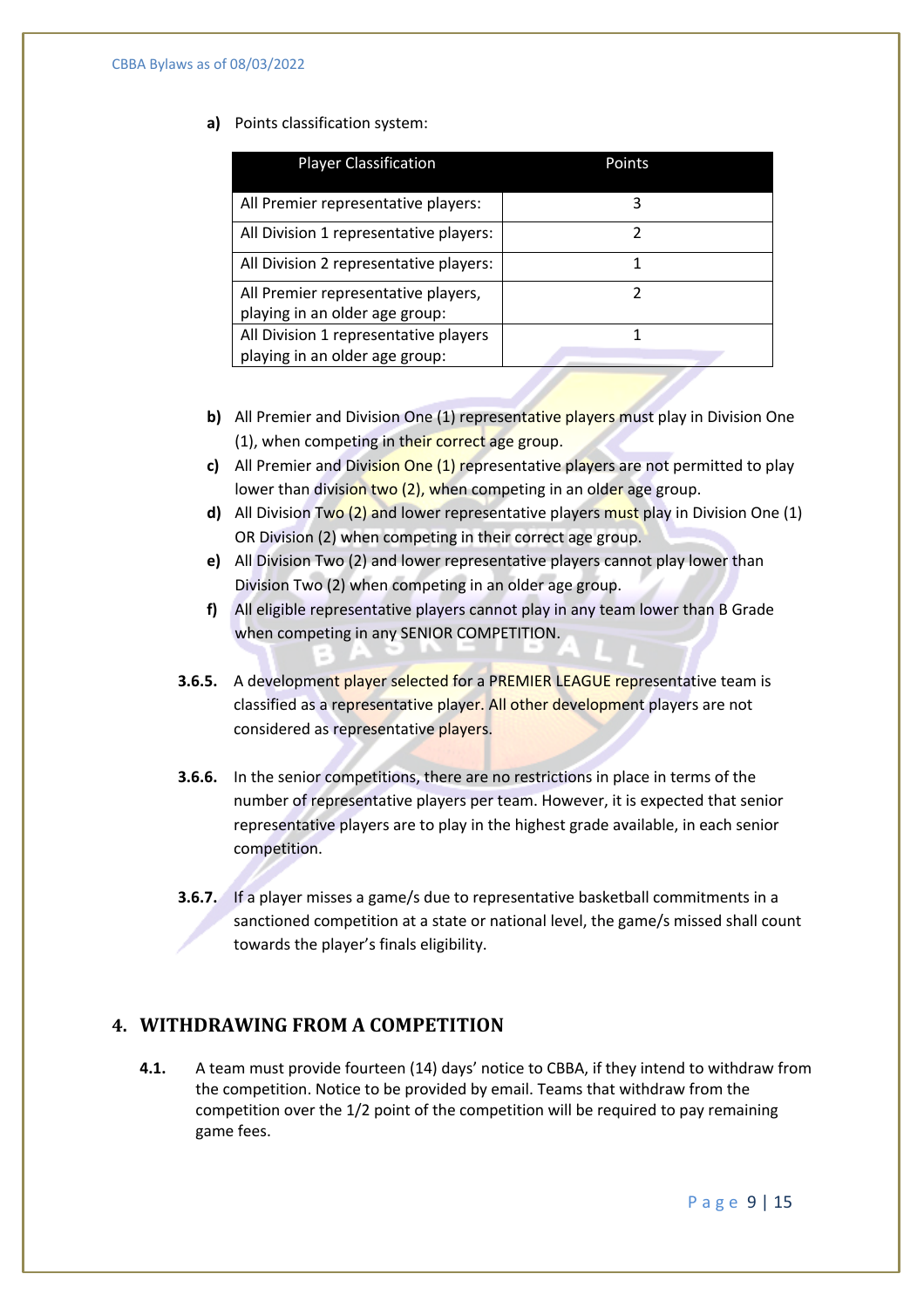- **4.2.** Prior to finalising the team withdrawal, the team must pay any outstanding fines and fees (game fees, team nomination).
- **4.3.** If a team that has chosen to withdraw from a competition paid their fees in advance, any outstanding amounts are to be deducted, prior to refunding the remaining amount of fees ONLY IF THEY MEET THE CRITERIA NOTED IN 4.1.
- **4.4.** Failure to meet the requirements in clause 4.2 will result in non-entry into any CBBA competition, until any remaining financial obligations have been met.

#### **5. FORFEITS**

- **5.1** A game will be classified as a forfeit if:
	- **5.1.1** A team notifies CBBA, prior to the scheduled time of the game, they are unable to play the fixture. MINIMUM seventy-two (72) HOUR NOTICE TO BE PROVIDED by email.
	- **5.1.2** The team does not have four (4) players ready to play by the midway point of the first half of the game (first 10 minutes). The team has less than four (4) players on the court at any point in time during the game, due to players that may have fouled out or injury.
	- **5.1.3** The team refuses to play the fixture that has started or walks out at any point during the fixture.
- **5.2** The recording of results for games forfeited are as follows:
	- **5.2.1** For clauses 5.1.1 and 5.1.2, the result shall be recorded as a 20-0 win to the opposing team.
	- **5.2.2** For clauses 5.1.3, if the forfeiting team is losing, the score at that point during the game is to be recorded. If the forfeiting team is winning at that point, the score shall be recorded as a 20-0 win to the opposing team.
- **5.3** Awarding of points on standings for games forfeited are as follows:
	- **5.3.1** For clauses 5.1.1 and 5.1.2, the forfeiting team shall be deducted of one  $(-1)$  point for an unnotified forfeit. A team that provides more than 72 hours' notice to CBBA when forfeiting, will have zero (0) points deducted for a notified forfeit.
	- **5.3.2** For clauses 5.1.3, the forfeiting team shall be awarded (1) for a loss, as the fixture was being played out at the time of the forfeit.
- **5.4** If a team that provides more than seventy-two (72) hours' notice to CBBA when forfeiting, the team will incur no fine GAME FEE WILL STILL BE PAYABLE. If a team provides less than 72 hours' notice, or does not provide notice of forfeit, the team shall be charged the game fee, in addition to a fine of \$40.

Page 10 | 15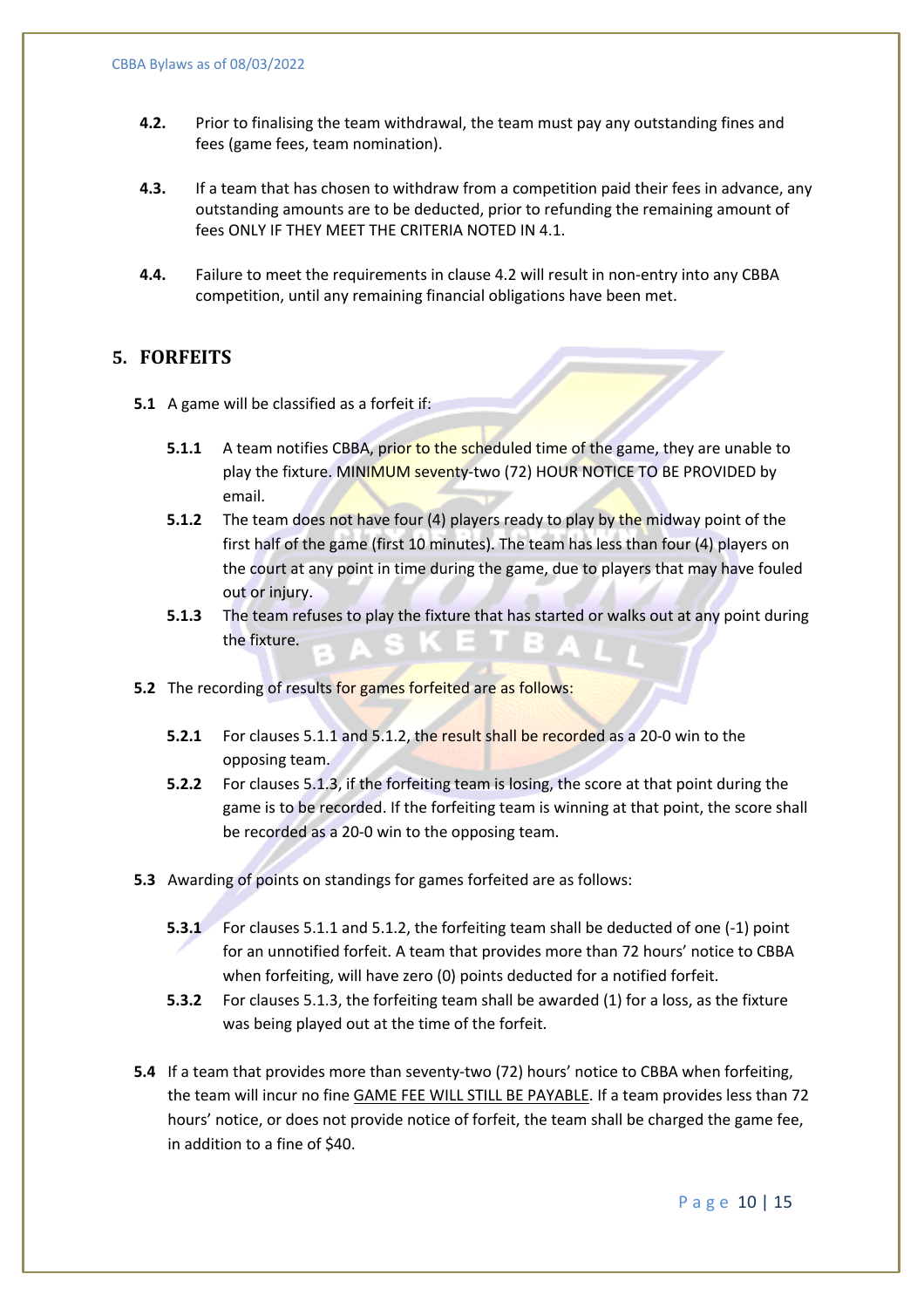# **6. BENCH DUTY**

In all Competitions:

- **6.1** Each team must provide a minimum of one (1) competent bench person, who is at least sixteen (16) years of age or has completed the necessary training course.
- **6.2** Failure to adhere to by-law 6.1 may result in a \$20.00 fine. Where a team fails to supply a scorer, that team will have no right of query or appeal in relation to any matter pertaining to the scoring of that game.
- **6.3** Game officials shall be entitled to forfeit a game where a team fails or refuses to Section 6 of these by-laws.

# **7. TIMING OF GAMES**

| Grade                                                                                          | Warm-<br>Up                      | Timing                                           | <b>Stoppages</b>                                                                                              | Half<br>time                        | Timeouts          | Overtime                                                    |
|------------------------------------------------------------------------------------------------|----------------------------------|--------------------------------------------------|---------------------------------------------------------------------------------------------------------------|-------------------------------------|-------------------|-------------------------------------------------------------|
| $U/12's$ ,<br>$U/14's$ ,<br>U/16's &<br>U18's<br>(Regular<br>Season)                           | $\overline{2}$<br><b>Minutes</b> | $2 \times 18$<br>minute<br>halves<br>$\sim$<br>÷ | (Running Clock)<br>Clock does not stop<br>$\frac{1}{2} \left( \frac{1}{2} \right) \left( \frac{1}{2} \right)$ | $\overline{\phantom{a}}$<br>minutes | $(2)$ per<br>half | No overtime                                                 |
| Open Age<br>(Regular<br>Season)                                                                | $\mathfrak{p}$<br>Minutes        | $2 \times 20$<br>minute<br>halves                | (Running Clock)<br>Clock does not stop                                                                        | $\overline{2}$<br>minutes           | $(2)$ per<br>half | No overtime                                                 |
| $U/12's$ ,<br>$U/14's$ ,<br>U/16's &<br>U18's<br>(Semi,<br>Preliminary<br>and Grand<br>Finals) | 5<br><b>Minutes</b>              | $2 \times 18$<br>minute<br>halves                | Clock stops for<br>timeouts, and every<br>whistle in last (2)<br>minutes of the second<br>half                | $\overline{2}$<br>minutes           | $(2)$ per<br>half | 3 minutes.<br>Continues until a<br>winner is<br>determined. |
| Open Age<br>(Semi,<br>Preliminary<br>and Grand<br>Finals)                                      | 5<br><b>Minutes</b>              | $2 \times 20$<br>minute<br>halves                | Clock stops for<br>timeouts, and every<br>whistle in last (2)<br>minutes of the second<br>half                | $\overline{2}$<br>minutes           | $(2)$ per<br>half | 3 minutes.<br>Continues until a<br>winner is<br>determined. |

**7.1** The timing allocation for each competition is as follows:

**7.2** During a running clock game, a team is allowed to request a timeout at any time, except in the last three (3) minutes of the second half. In the instance that a team requests a timeout with less than four (4) minutes remaining, the teams will be called in at the three (3) minute mark.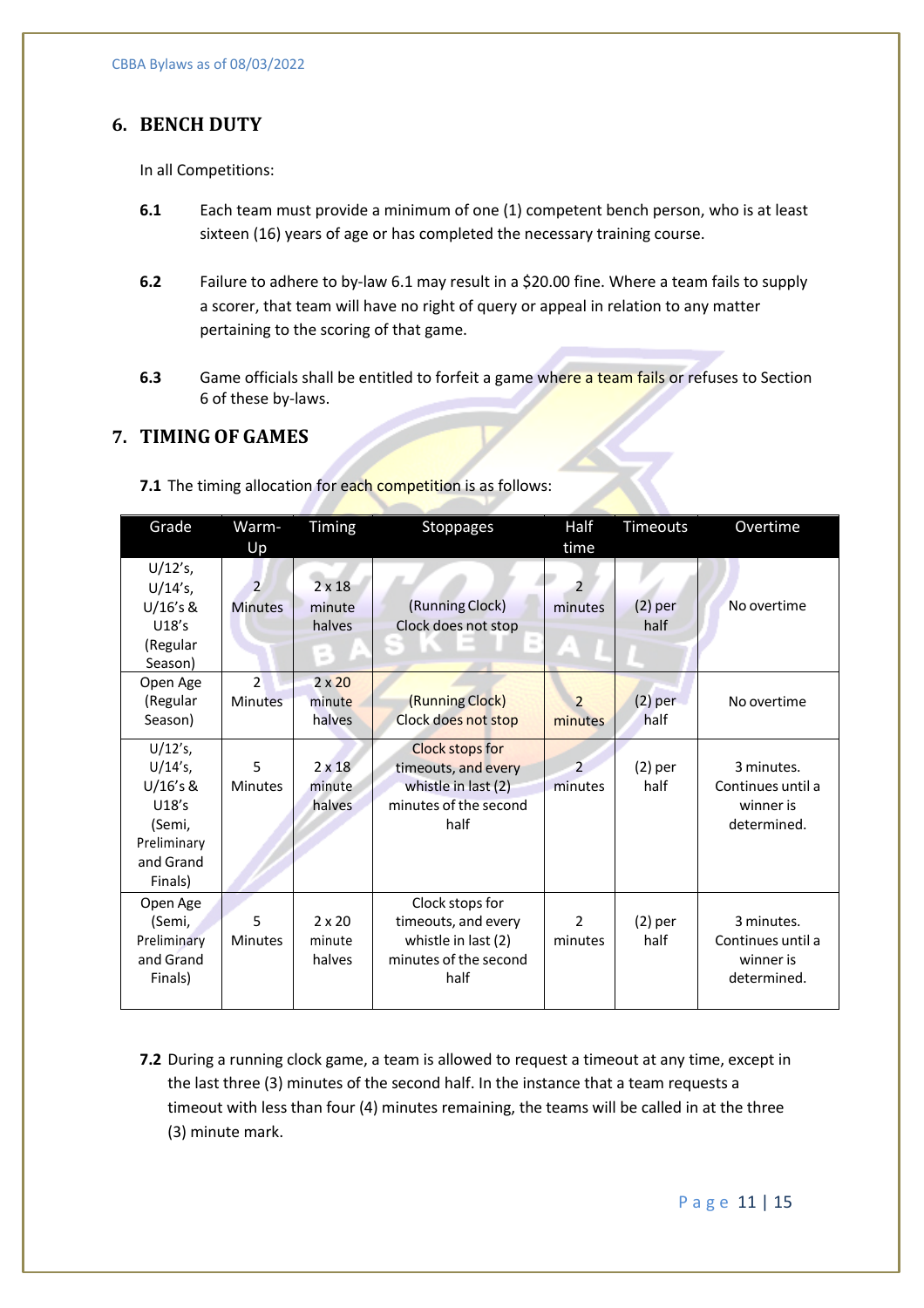- **7.3** No substitutions on the last minute of the second half unless a player is fouled out or injured.
- **7.4** Games shall commence at the scheduled game time where practicable. Teams must have a minimum 4 players at the commencement of the game to take the court. A game is considered forfeit after 10 minutes has expired, as stated in Section 5.1.

# **8. ZERO TOLERANCE POLICIES**

- **8.1** If a player has been issued with an unsportsmanlike or technical foul, the player shall be substituted from the game for a period of five (5) playing minutes.
- **8.2** In the instance that a player receives a technical foul in the last two (2) minutes of a semifinal or grand-final game, the player shall be substituted for a period of one (1) playing minute.
- **8.3** If a player or coach is ejected from the game, they must:
	- **8.3.1** Vacate the playing court immediately.
	- **8.3.2** Be referred to the CBBA tribunal.
- **8.4** If a player or coach accumulates more than three (3) technical fouls in a season, the player/coach is to be suspended from CBBA for a period of two (2) weeks. This means the player/coach cannot participate in any CBBA sanctioned activity for two weeks.
- **8.5** Any person that acts in an aggressive or unsportsmanlike manner towards a fellow patron or can compromise the safety and well-being of fellow patrons will be asked to leave the premises immediately. Matter will be referred to CBBA / BNSW Tribunal.
- **8.6** Any person that acts in a manner to compromise any property/equipment at the stadium will be asked to leave the premises immediately. If the person refuses to comply with the staff, police action may be undertaken, if required. Matter will be referred to CBBA / BNSW Tribunal.
- **8.7** Anyone found cheating such providing misleading/fraudulent information about a player, official or team, tampering with the scoresheet, scoreboard, or score table or any other such matters will be withdrawn from the competition with all points accumulated voided, removed from the stadium and the matter will passed on to necessary authorities.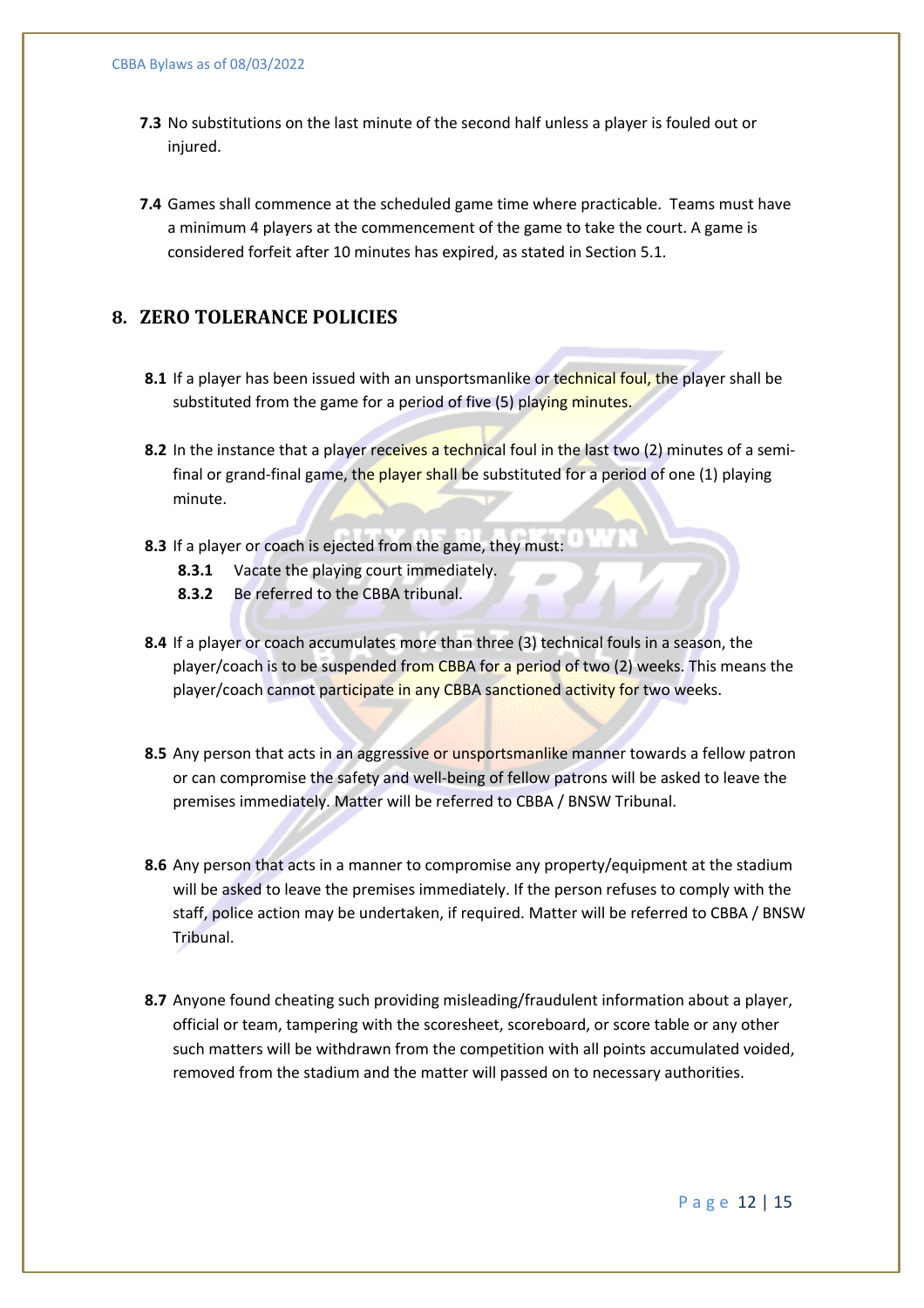# **9. JUNIOR COMPETITION – SPECIFIC RULES**

#### **9.1 UNDER 12s SPECIFIC RULES**

- **9.1.1** All players in the U12s division must take the court in each half of the game. The score table are to police the rule, by ticking the appropriate box on the Courtside App beside the player's name as they take the court.
- **9.1.2** All free throws awarded during an U12s game shall be taken from the modified free throw line. This free throw line is measured to be 60cm in front of the FIBA standard free throw line. The modified free throw line shall measure a length of 30cm, and a width of 5cm.
- **9.1.3** There will no three (3) point field goals awarded in U12s. Irrespective of where the field goal is taken from, a scored field goal basket shall be worth two (2) points.

CITY OF BLACKTOWN

#### **9.2 TYPES OF DEFENCES (Under 12s and Under 14s)**

- **9.2.1** In the U12s and U14s competitions, teams are only allowed to play man-to-man defence within the "quarter court". The use of a zone defence is strictly prohibited in the "quarter court".
- **9.2.2** Teams are allowed to utilise extended zone traps or full presses in a full court capacity. Once the basketball has passed the half-way line, teams must revert to the type of defences outlined in clause 9.2.1.
- **9.2.3** Any defence played in the half court which does not incorporate normal man to man defensive principles shall be considered a zone. For this purpose, trapping defences which rotate back to man defensive principles shall be acceptable.
- **9.2.4** Violations of the Zone Defence rule shall fall into one of the four categories listed below:
	- **a)** One or more player(s) was/were not in an acceptable man to man defensive position in relation to their man and the ball.
	- **b)** A cutter moved all the way through the key and was not defended using acceptable man to man defensive techniques – for example, bumped, switched, followed.
	- **c)** Following a trapping or help and recover situation, the team made no attempt to re-establish man to man defensive positioning.

Page 13 | 15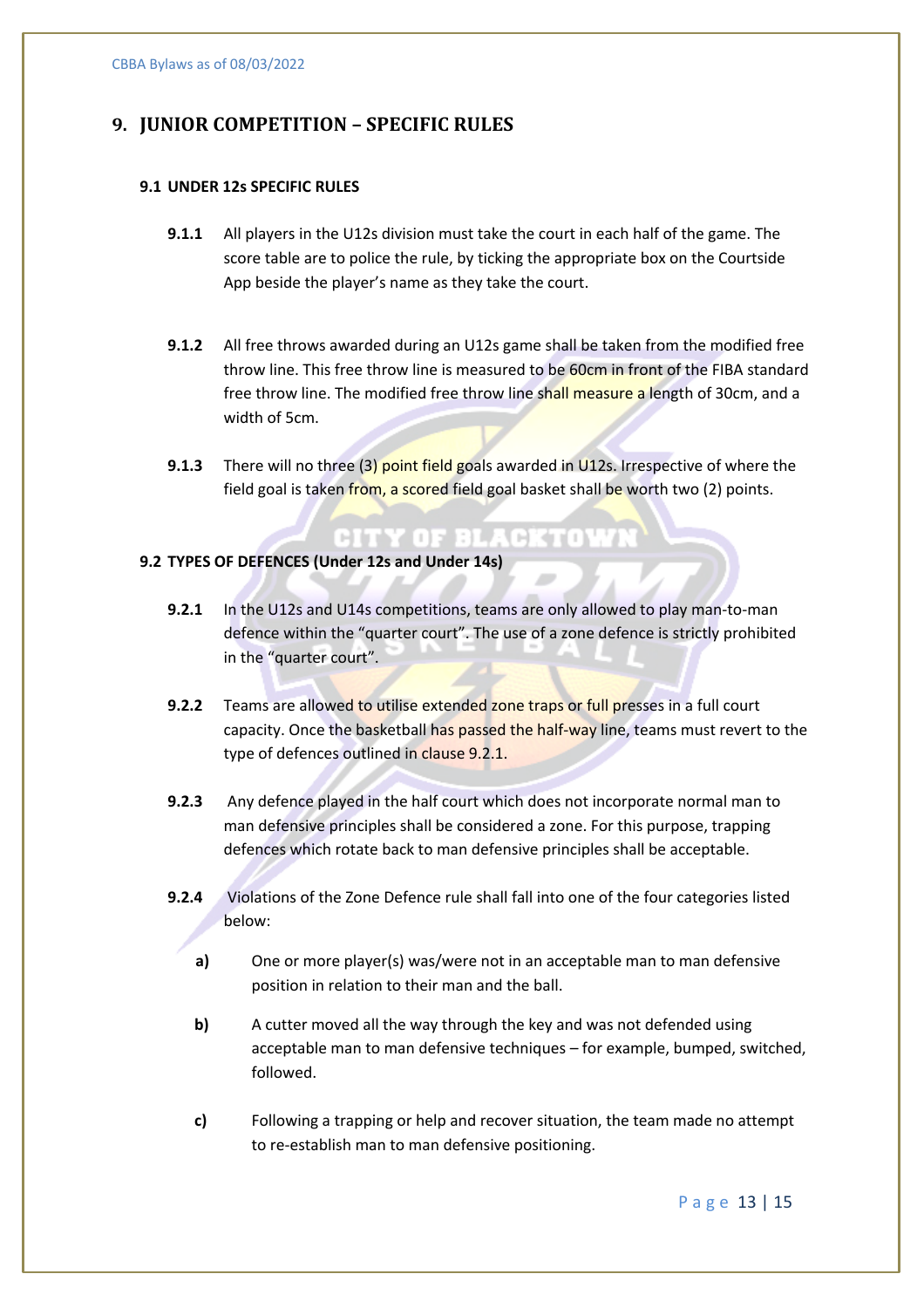- **d)** The team zone pressed and did not assume man to man defensive positioning once the ball had been advanced into the front court.
- **9.2.5** The opposing coach shall refer the alleged incident to the court supervisor or referee supervisor at any point during the game, if it is felt that a team is employing a zone defence.
- **9.2.6** If a team is found to have an employed a zone defence, per clause 9.2.3, a warning will be issued for the first (1st) infringement. If a team is infringed for playing a zone defence the second (2nd) time, a Technical Foul shall be issued to the Coach of the offending team.

#### **10. MERCY RULE (U12s and U14s)**

- **10.1** If a team is leading by twenty-five (25) or more points, the following actions shall occur:
	- **10.1.1** Points for the winning team are not be added onto the scoreboard. However, points are still to be recorded on the Courtside App.
	- **10.1.2** The winning team MUST NOT utilise defences such as full court press, extended zone traps, half court press, and traps. The winning team must retreat to the "quarter court", and play "quarter court" man-to-man defence.
- **10.2** If a team fails to comply with the mercy rule, a warning will be issued for the first (1st) infringement. If a team is infringed for the second (2nd) time, a Technical Foul shall be issued to the Coach of the offending team.

# **11. RESULTS AND STANDINGS**

- **11.1** At the end of each game, the following competition points are to be awarded following the outcome of a game: **Win** – three (3) points; **Draw** two (2) points; **Loss** – one (1) point; **Bye** – two (2) points; **Washout** – two (2) points (to each team); **Notified Forfeit** (NF) zero (0) points; **Unnotified Forfeit** (UF) – minus one (-1) point.
- **11.2** If a game has commenced and is abandoned due to factors beyond the control of CBBA, competition management will assess the game on a case-by-case basis, factoring in the score margin and time remaining in the game when the play was abandoned.
- **11.3** In the event of 2 or more teams finishing equal on competition points at the conclusion of the regular season, the final standings shall be decided by:
	- **11.3.1** Lowest number of forfeited games (Both unnotified and notified combined).

Page 14 | 15